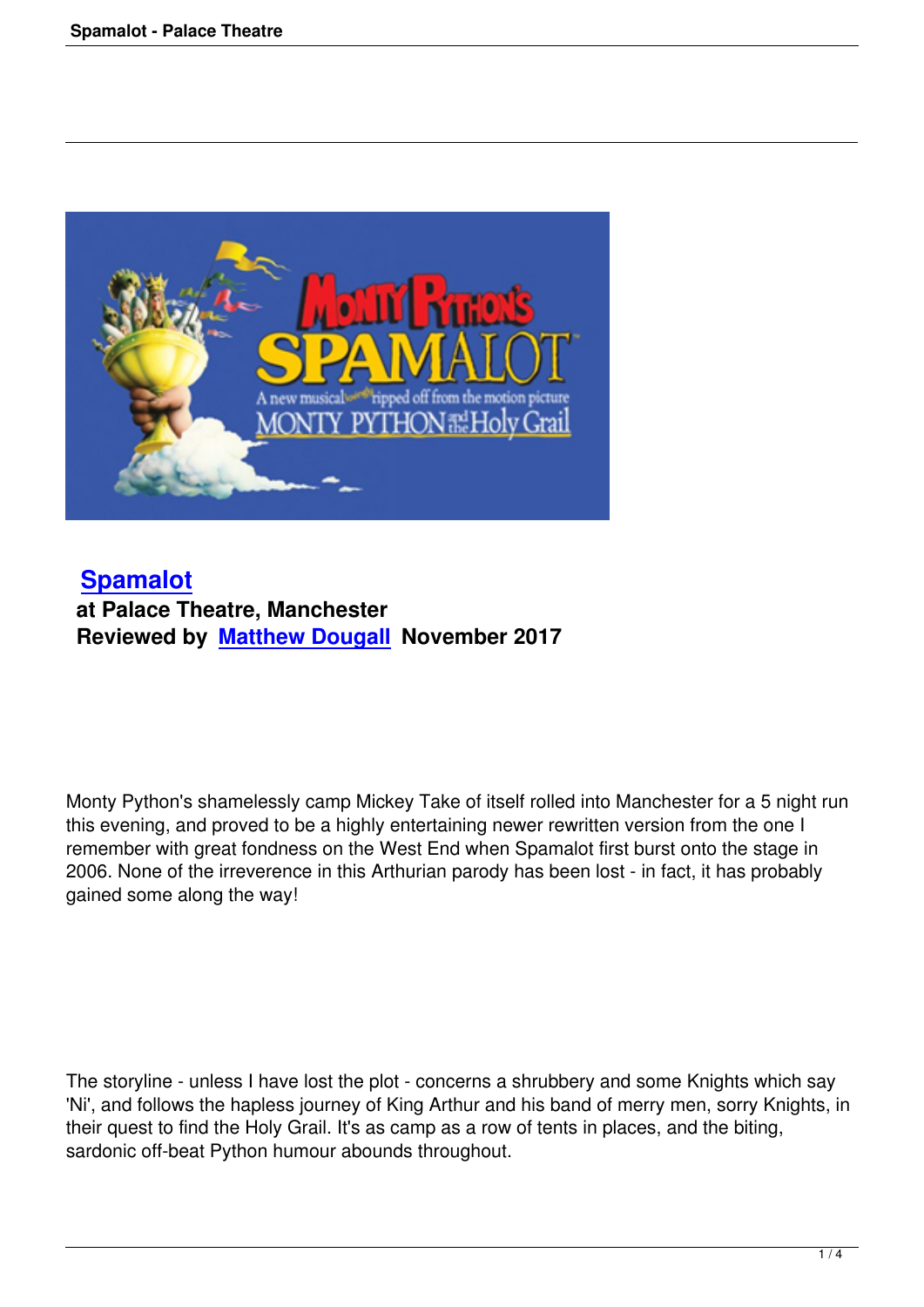For those, like me, who grew up with Python's Flying Circus, and simply couldn't wait until the following week to tune in to watch the next episode, then this is just about as near to true Monty Python anyone is ever going to get these days. Somehow it doesn't seem anywhere near as illicit and cutting edge as it did all those years ago - but I suppose that is inevitable. It is nevertheless hugely entertaining and in this particular incarnation, and excellently presented.

Songs familiar, taken from not just the Holy Grail film, but other Python films and sketches too; along with a few specially written ditties by the talented Eric Idle and John Du Prez, take us through the quest, from King Arthur recruiting his Knights to him finding the Grail and marrying the Lady Of The Lake, aka Guenevere.

## *And now for something completely different...*

I liked the simplicity and almost make-shift nature of the set (**Sara Perks**), and the colourful costumes were a joy - with some extremely fast, even for a Musical, costume changes. The whole was taken very tongue-in-cheek and it was also a delight to have a live band too under the direction of **Dean**

## **McDermott**

. That is something which for me at least should be a prerequisite for any Musical, but sadly these days, due to trying to save money, many are relying on backing tracks which is both irksome and problematic. Talking of budget, the one thing this particular production could have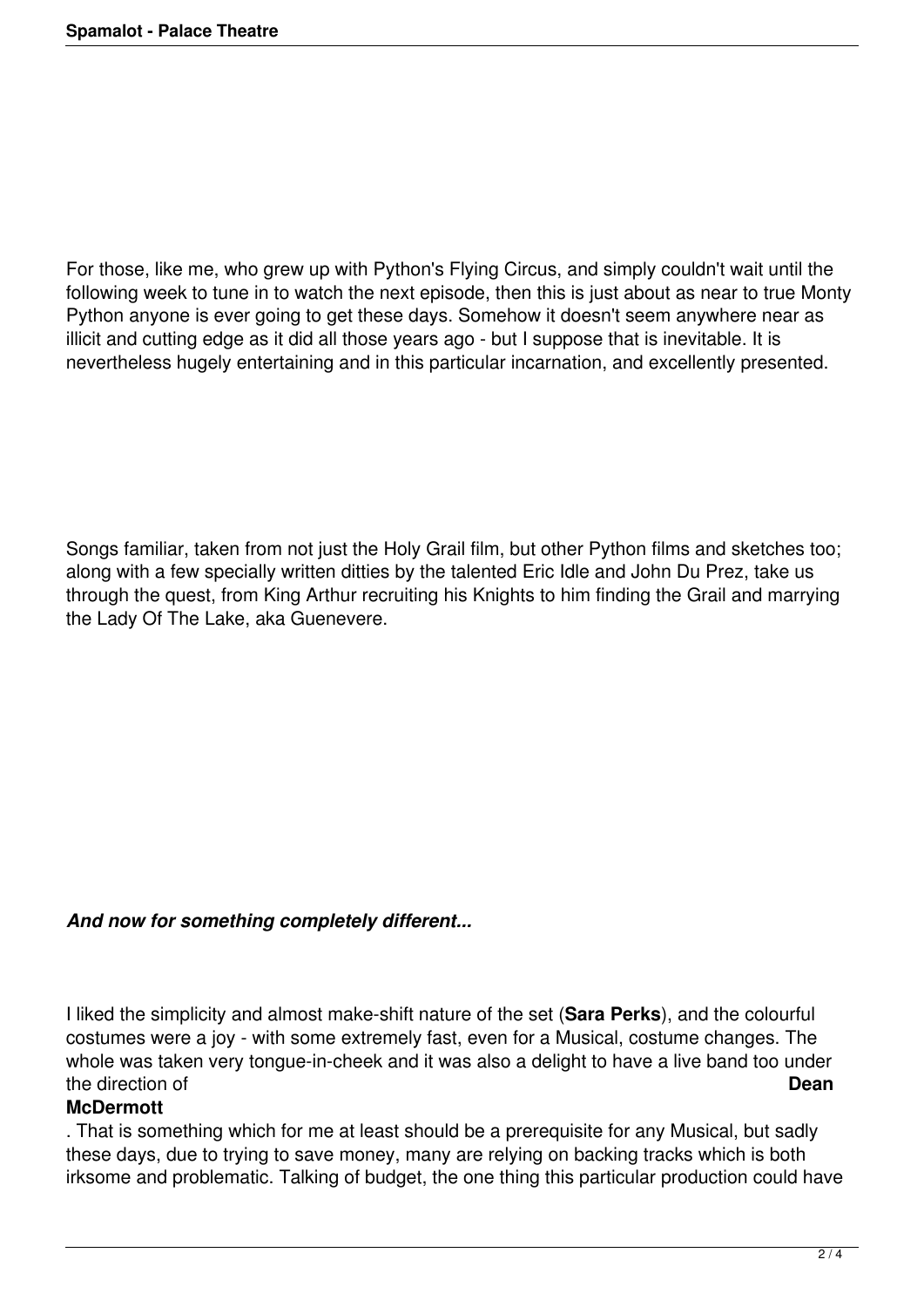benefitted from was more ensemble. The stage looked very bare during the 'chorus' numbers.

**Daniel Buckroyd**'s direction though was both fresh and in keeping with the spirit of both the show and Python in general, and we were treated to many of the film's more famous scenes<br>and quotes. '<br>**It's only a flesh wound!**' - sad to say that the chopping off of It's only a flesh wound!' - sad to say that the chopping off of the Black Knight's legs was really extremely poorly executed and - although this may have been intentional, but I doubt it - laughably bad.

**Bob Harms** made a very poker-faced stiff King Arthur, a nice interpretation making a good foil for all the buffoonery and campness around him; whilst **Rhys Owen** was the absolute epitome of Arthur's coconut-clashing servant and side-kick Patsy. Four knights, all with their own individual charateristics, creating a tight and fun foursome, worked very well together with some nice chemistry. These were

**Johnathan Tweedle** (Sir Lancelot), **Norton James** (Sir Galahad), **Stephen Arden** (Sir Robin), and **Marc Akinfolarin** (Sir Bedevere).

Prince Herbert this evening was played by the understudy, **Joel Benedict**, and was absolutely brilliant; however, all the male roles were completely overshadowed by the utterly stunning interpretation of The Lady Of The Lake by

## **Sarah Harlington**

. Her vocal ability and agility, combined with her facial and physical contortions were side-splittingly hilarious and immaculately timed.